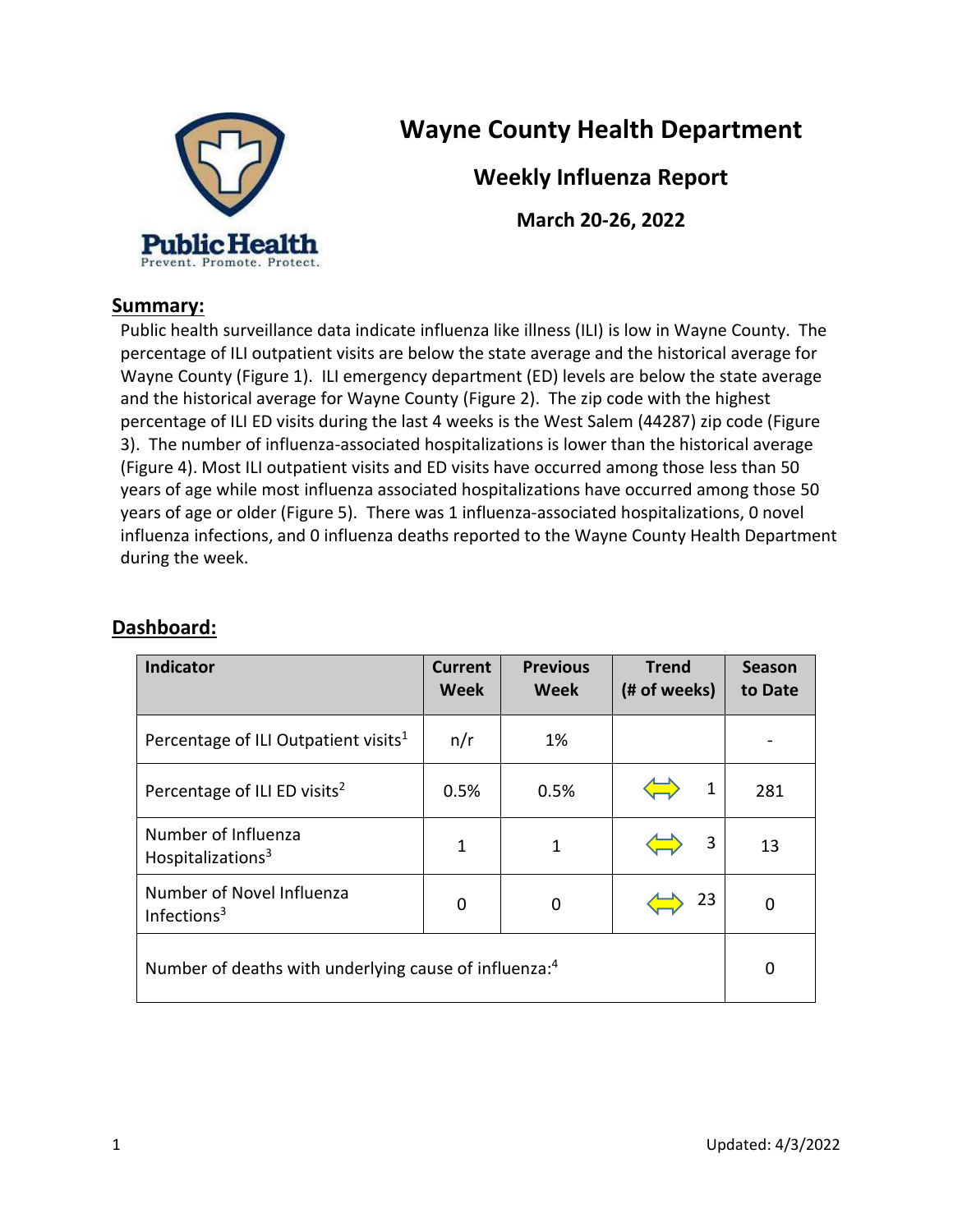#### **Percentage of ILI Outpatient Visits by Week:**



#### **Percentage of ILI ED Visits by Week:**

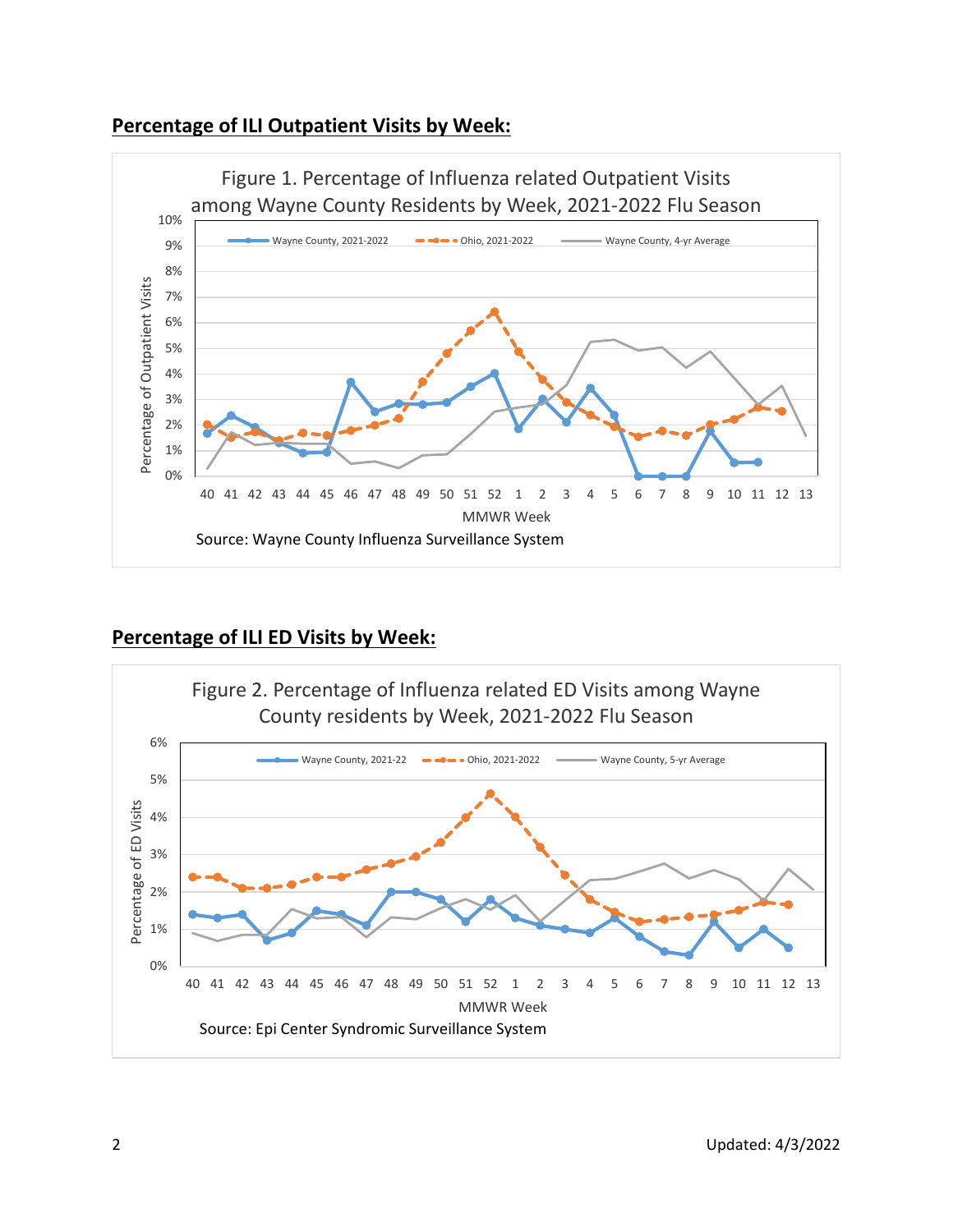

### **Percentage of ILI ED Visits by Zip Code (average during last 4 weeks):**

### **Percentage of Influenza Associated Hospitalizations by Week:**

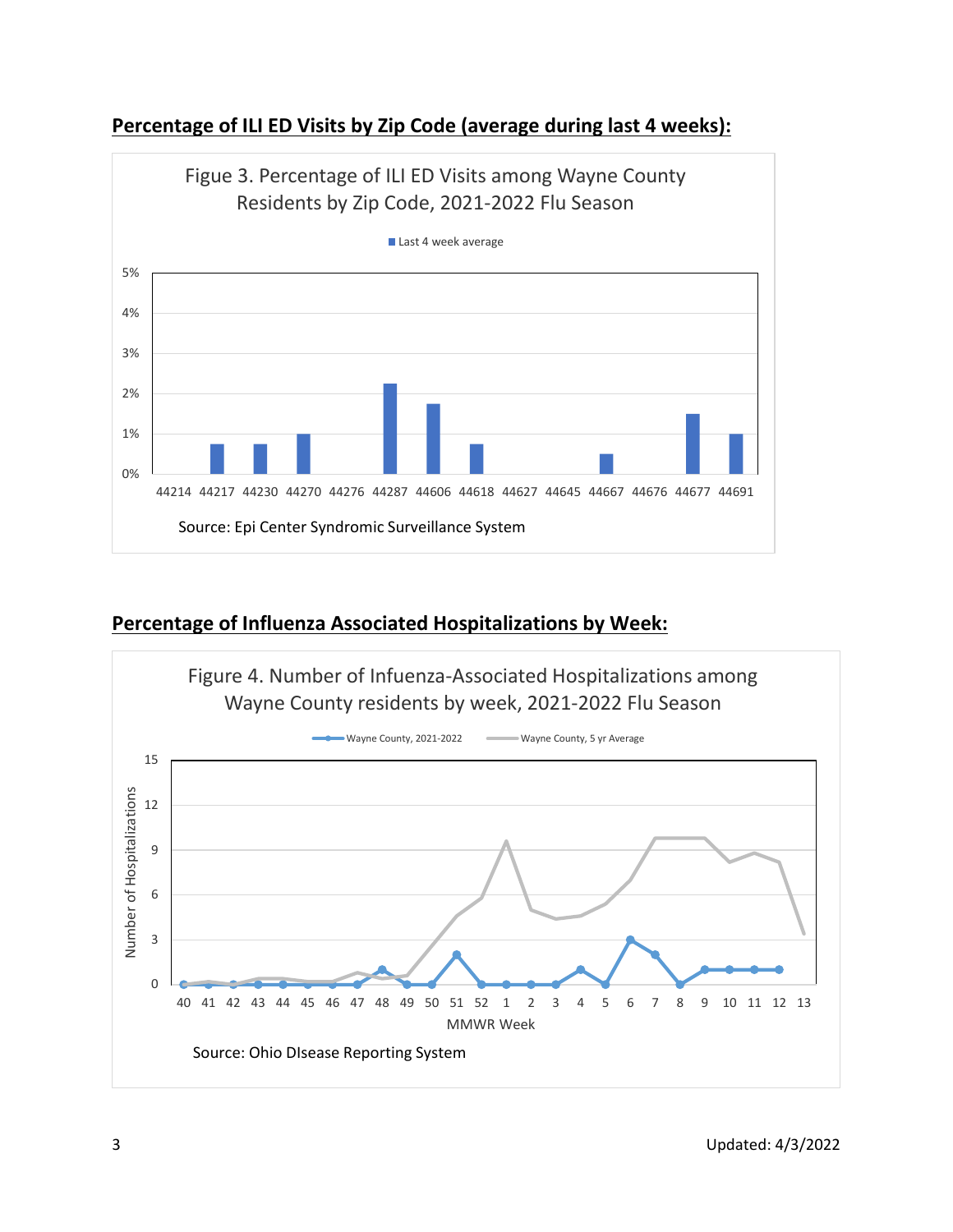## **Age Distribution of ILI ED Visits:**



### **State, Regional, and National Data:**

#### **Ohio Surveillance Data:**

- The Ohio Department of Health Laboratory has tested 519 specimens for influenza during the 2021-2022 influenza season: of these, 1 tested positive for influenza A(H1N1pdm09), 464 for influenza A(H3N2), 5 for influenza B, and 1 for swine variant influenza A(H3N2v) (through 03/26/2022).
- The National Respiratory and Enteric Virus Surveillance System (NREVSS) and U.S. World Health Organization (WHO) Collaborating Laboratories reported 147,719 tests for influenza performed at participating facilities; of these, 10 tested positive for influenza A(H1N1pdm09), 905 for influenza A(H3N2), 3,107 for influenza A (subtyping not performed), 64 for influenza B, and 1 for swine variant influenza A(H3N2v) (through 03/19/2022).
- One pediatric influenza-associated mortality has been reported so far during the 2021- 2022 influenza season (through 03/26/2022).
- One novel influenza A virus infection has been reported so far during the 2021-2022 influenza season (through 03/26/2022).
- Incidence of confirmed influenza-associated hospitalizations in 2021-2022 season = 972 (through 03/26/2022).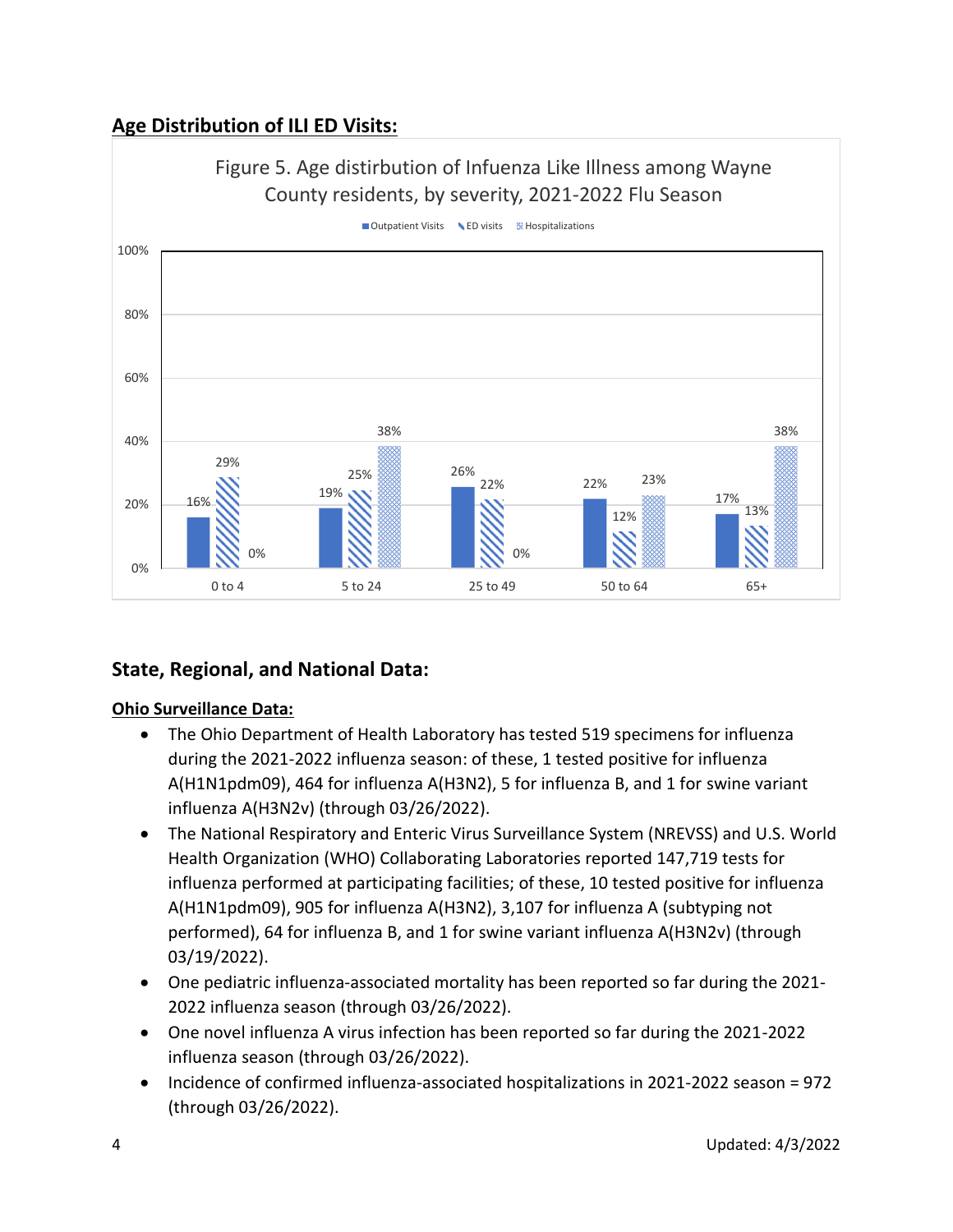**HHS Regional Surveillance Data\*:** During week 11 (March 13th – March 19th, 2022), the percentage of outpatient visits for influenza-like illness (ILI) in Region 5 (Ohio is in Region 5) was 1.7%, which is below the regional baseline of 2.5%.

**National Surveillance Data\*:** During week 11 (March 13th – March 19th, 2022), the majority of U.S. states reported Minimal or Low activity reported by sentinel ILINet providers, a few sites reported Moderate or High activity. The percentage of outpatient visits for ILI was 1.8%, which is below the national baseline of 2.5%. Nine HHS regions reported ILI levels below their regionspecific baseline level.

**\*National-level and regional-level data are reported one week later than Ohio state-level data**